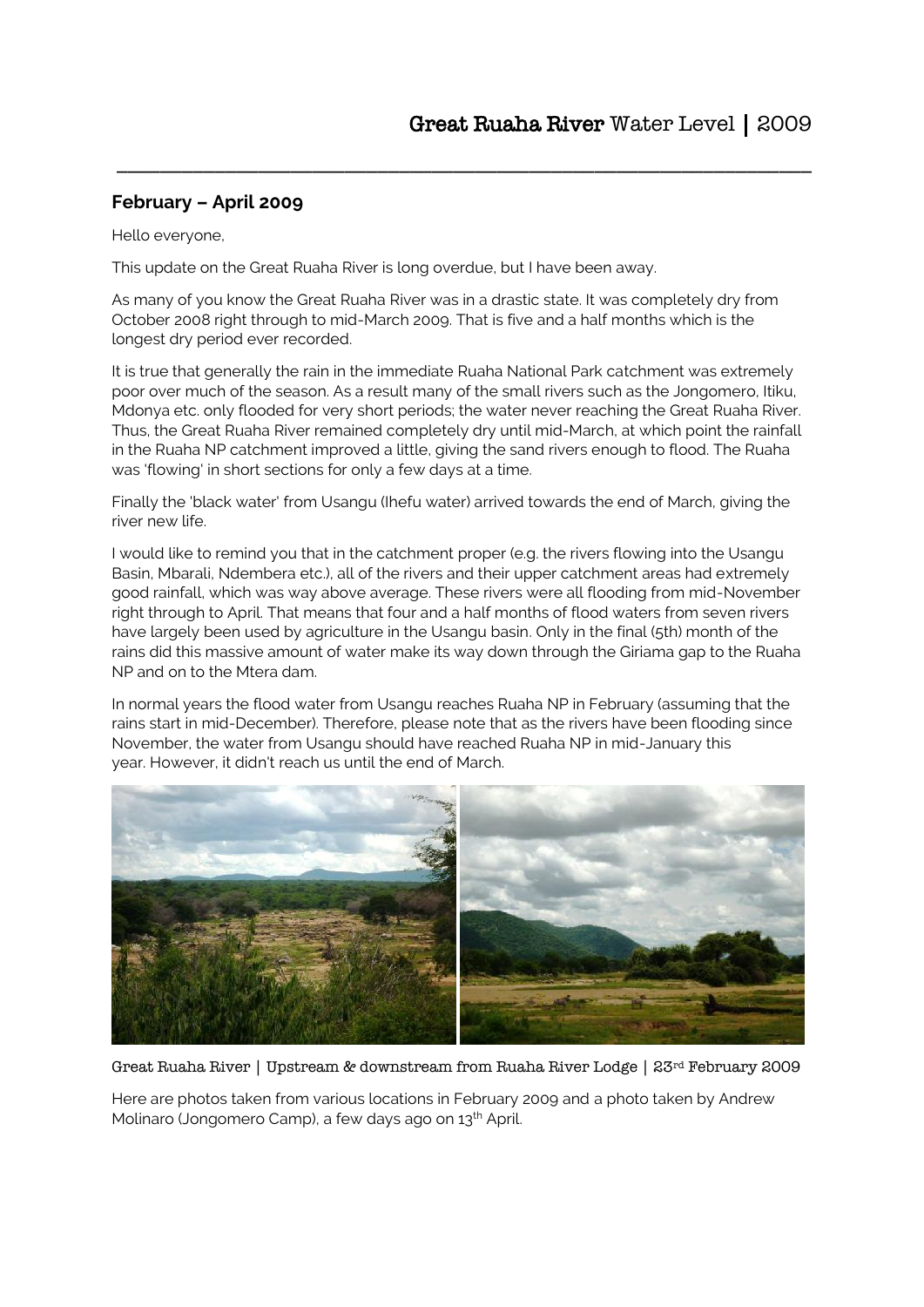

Great Ruaha River | Downstream from Sue's Old Camp | 13th April 2009

The river is now flowing bank to bank. The location this photo was taken is from Robs old camp. I know from experience that according to what I see in the photo, the river must be reasonably high, probably covering the stone marker used at my camp. However, judging from the colour of the water it is not very deep so I doubt it will last at this height for very much longer. I will guess it will start to go down by the beginning of May.

I think we are all aware that the situation of the Ruaha River is now critical. It is of national importance that we take measures to ensure that the water from this life giving river sustains all its stakeholders. This includes Ruaha National Park, Mtera Dam, the fishermen there and on down to the Rufiji basin developments. It is very possible to have great agriculture in Usangu and still have the river flowing down to the sea. All it will take is positive cooperation form all parties concerned.

Thank you all for your hard work to make this become a reality.

Kind regards,

Sue

## **June – August 2009**

The river is not looking too bad for this time of year; however, as per usual, it has dropped significantly over a short period of time.

Judging by the viewpoint from my old camp, the river has dropped fast from 10th June to 13th July, over a 5 week period. Just to remind you, the stone marker that I use is approximately 7 feet high from its base on the sand to the top of the rock.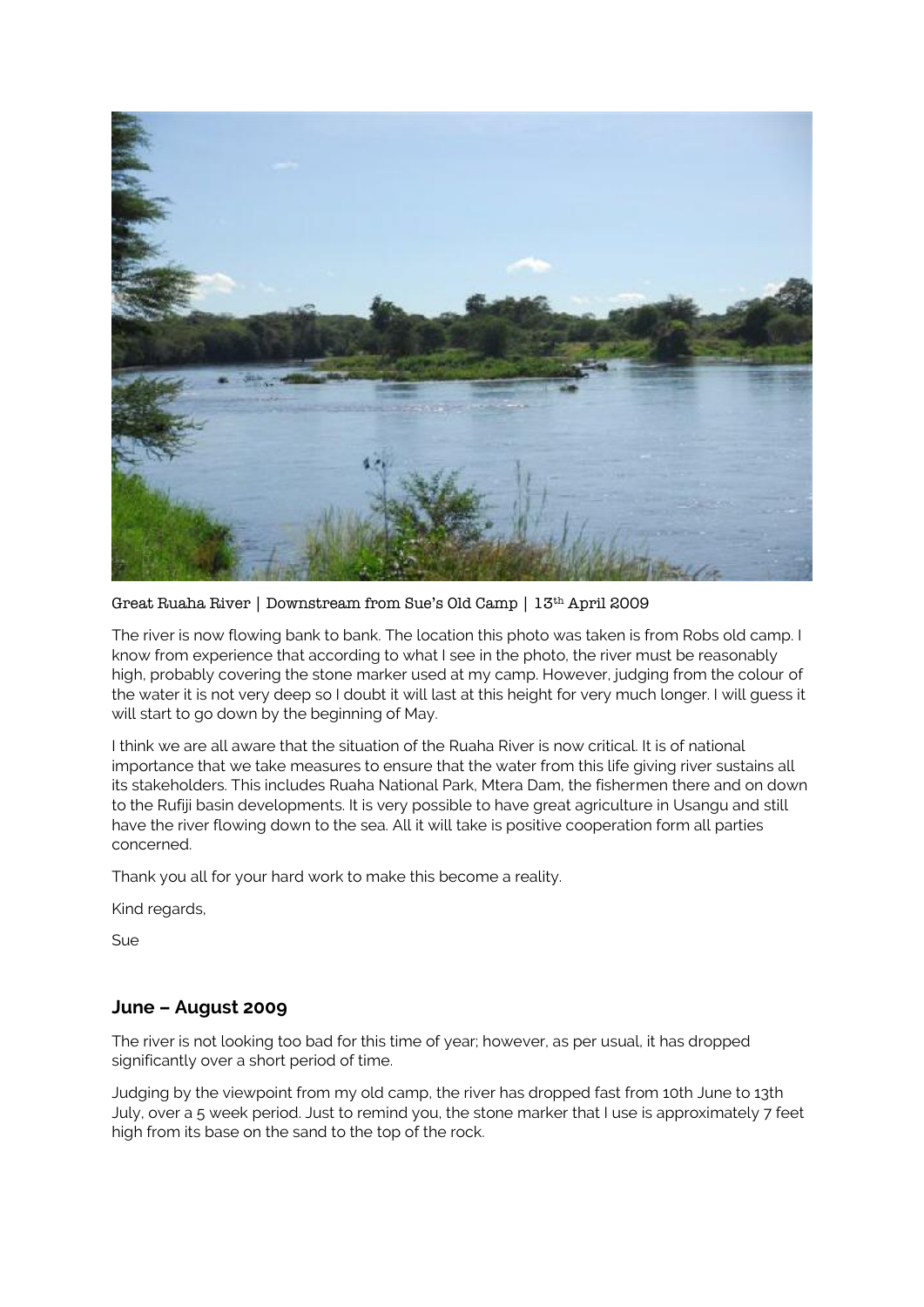I suspect we will see the same trend as last year, in that the river will continue to drop fairly fast until it reaches a shallow trickle and will stop altogether at the beginning of October when the rice growers start planting their seedlings.

This year, Ruaha National Park received very poor rainfall. As a result, the springs in the sandrivers and surrounding areas are mostly dry already. Therefore, the animals will face a big problem later on in the season. In fact, over the past few years due to the drying of the river, game viewing has really deteriorated from the end of September through to December. Previously, when the river was in better shape, these dry months were Ruaha's prime game viewing months.

Although the actual level does not look so dramatically different, the surrounding water in the channels in the foreground and near the banks has dried up a lot. Further downstream where the river widens it is very obvious that the river has dried up quite significantly in the past 4 weeks.

Kind regards,

Sue

## **October 2009**

We are all thrilled to tell you that not only is the river still flowing up at Jongomero, but there is still a trickle of water reaching the Lunda end of the park. We have not had water down to Lunda in October for 14 years. This is an historic year! The photos below show how the river looks at the moment.



Great Ruaha River | Main Bridge | 20th October 2009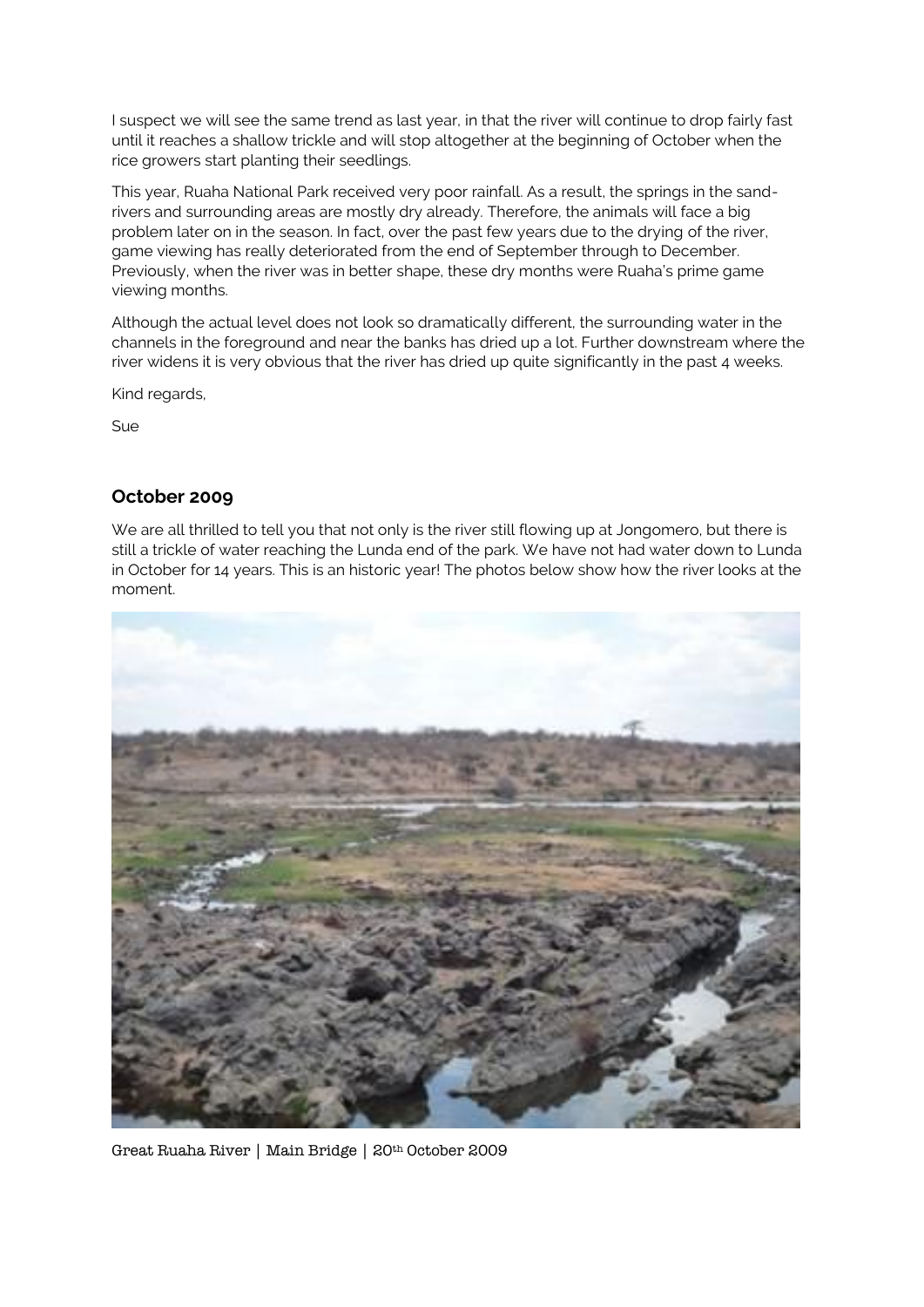

Great Ruaha River | Stone Marker – Sue's Old Camp | 20th October 2009

The above two photos show the water at my old camp (in the Jongomero area), some 50km upstream from the gate. The flowing portion is on the left of the rock in the picture on the left. The picture on the right shows a close up of the flowing portion.

Although the flow is not a torrent, it is certainly what we have all been working towards. This indicates that preserving the wetland from thousands of cattle, and shifting some of the small scale farmers has resulted in a marked difference achieved.

I find this incredibly encouraging. Considering that Ruaha NP received very poor rainfall this year, and that water off-take continues on a massive scale due to irrigation in the catchment area, it proves that it doesn't take very much to improve the situation. Therefore, with more effort directed to proper management of these precious water reserves, the objective of ensuring that the flow of the GRR reaches the Mtera Dam will be realized. This would be a remarkable achievement for Tanzania.

The depth and width of flow in the Lunda area during August and September was also really encouraging. I do hope that this progress continues, ensuring water for future generations is ensuring a future for Tanzania. I would like to congratulate Ruaha National Park for its efforts; protecting the Usangu Wetland has not been an easy situation to administer.

## **December 2009**

Due to early rains the river was flowing well at the beginning of November. The Jongomero River had several good floods which cleaned out the old pools and assisted the Great Ruaha River to flow well past Msembe HQ and on down to Lunda. This was fantastic news for normally November is when the GRR is completely dry.

However, since 21<sup>st</sup> November the rain has stopped. But the good news is the river is still flowing past Msembe HQ, and attached is a photo of the river as it flows under the bridge on  $5<sup>th</sup>$ December. You will see there are two channels flowing now. The photo I sent in October depicted only one channel flowing under the bridge. Therefore, despite the rain stopping, the river has improved slightly since October. To date the GRR has not stopped flowing this dry season. Let us hope the rain returns soon.